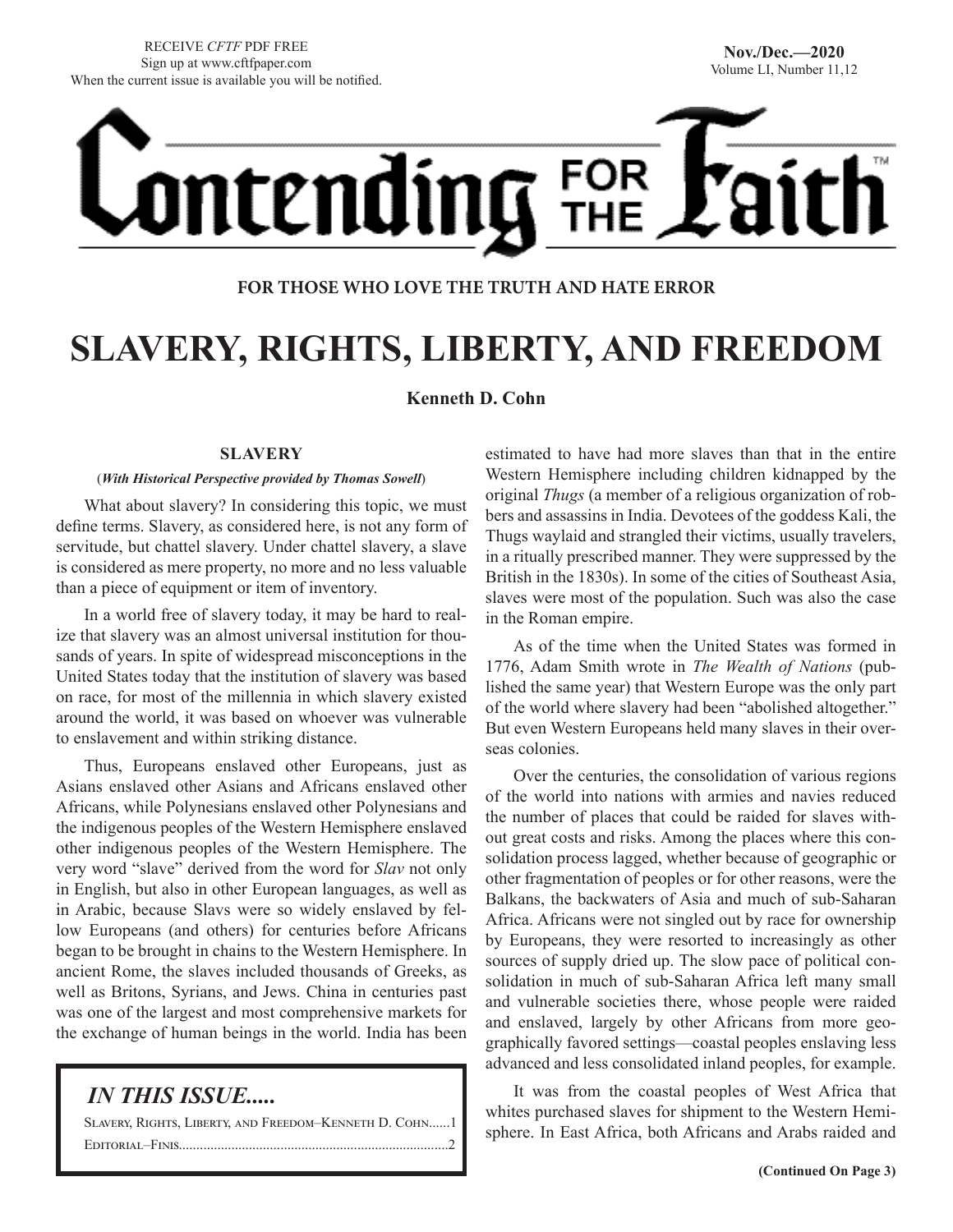

# **David P. Brown, Editor and Publisher dpbcftf@gmail.com**

*COMMUNICATIONS received by CONTENDING FOR THE FAITH and/or its Editor are viewed as intended FOR PUBLICATION unless otherwise stated. Whereas we respect confidential information, so described, everything else sent to us we are free to publish without further permission being necessary. Anything sent to us NOT for publication, please indicate this clearly when you write. Please address such letters directly to the Editor David P. Brown, P.O. Box 2357, Spring, Texas 77383 or dpbcftf@gmail.com. Telephone: (281) 350-5516.*

# *FREE—FREE—FREE—FREE—FREE—FREE*

*To receive CFTF free, go to www.cftfpaper.com and sign up. Once done, you will be notified when the current issue is available. It will be in the form of a PDF document that can be printed, and forwarded to friends.*

# **SUBSCRIPTION RATES FOR THE PAPER EDITION**

*Single Print Subs: One Year, \$25.00; Two Years, \$45.00. NO REFUNDS FOR CANCELLATIONS OF PRINT SUBSCRIPTIONS.*

# **ADVERTISING POLICY & RATES**

*CONTENDING FOR THE FAITH exists to defend the gospel (Philippians 1:7,17) and refute error (Jude 3). Therefore, we advertise only what is authorized by the Bible (Colossians 3:17). We will not knowingly advertise anything to the contrary and reserve the right to refuse any advertisement.*

*All setups and layouts of advertisements will be done by CONTENDING FOR THE FAITH. A one-time setup and layout fee for each advertisement will be charged if such setup or layout*  is needful. Setup and layout fees are in addition to the cost of *the space purchased for advertisement. No major changes will be made without customer approval.*

*All advertisements must be in our hands no later than one month preceding the publishing of the issue of the journal in which you desire your advertisement to appear. To avoid being charged for the following month, ads must be canceled by the first of the month. We appreciate your understanding of and cooperation with our advertising policy.*

*MAIL ALL SUBSCRIPTIONS, ADVERTISEMENTS, AND LET-TERS TO THE EDITOR, P. O. Box 2357, Spring, Texas 77383- 2357. COST OF SPACE FOR ADS: Back page, \$300.00; full page, \$300.00; half page, \$175.00; quarter page, \$90.00; less than quarter page, \$18.00 per column-inch. CLASSIFIED ADS: \$2.00 per line per month. SETUP AND LAYOUT FEES: Full page, \$50.00; half page, \$35.00; anything under a half page, \$20.00.*

*CONTENDING FOR THE FAITH is published bimonthly. P. O. Box 2357, Spring, Texas 77383-2357 Telephone: (281) 350-5516.*

> **Ira Y. Rice, Jr., Founder August 3, 1917–October 10, 2001**

*Editorial...*

# *FINIS*

Of course, this is the last publication of *Contending for the Faith* for 2020. It is, therefore, proper to thank all of our readers for their support of whatever form it has taken. Your prayers on our behalf for the work we do are most appreciated and needed. And, we trust and pray that God will in His providential care cause things to work for your spiritual well-being in what time remains for all of us.

The year 2020 has ended. For obvious reasons, one in particular, most people are glad it is gone. They trust that the year 2021 will be a much better year than its predecessor. For however many years, history does not date it, with the demise of each old year, people express their sentiments that the coming new year will be better. But just how much "better" will 2021 be? What is there about the reality of any new year that provides us just cause to expect a better year than the recently deceased one? We will briefly consider the last two questions in this editorial.

# **"IT WAS THE BEST OF TIMES, IT WAS THE WORST OF TIMES"**

People with only a cursory knowledge of the writings of Charles Dickens usually are familiar with the amazing beginning of his historical novel, *A Tale of Two Cities*, published in 1859—just over 160 years ago. It is set during the time of the French revolution, that part of it known as "the reign of terror." It was a time when the guillotine was working overtime in France. We will not go into the story spun by Dickens, for in this editorial we are only interested in the thoughts expressed by him in his oft quoted opening remarks. Dickens wrote:

It was the best of times, it was the worst of times, it was the age of wisdom, it was the age of foolishness, it was the epoch of belief, it was the epoch of incredulity, it was the season of Light, it was the season of Darkness, it was the spring of hope, it was the winter of despair, we had everything before us, we had nothing before us, we were all going direct to Heaven, we were all going direct the other way—in short, the period was so far like the present period, that some of its noisiest authorities insisted on its being received, for good or for evil, in the superlative degree of comparison only.

Dickens could have written the same regarding any time in the history of mankind and been correct in his remarks. Thus, it is the case with 2020. If time continues, it will also be the case with the events of 2021 and beyond. In fact, in many instances "next year" has turned out to be worse or much worse than "last year" whenever that "next" and "last" may have been. But humankind has never learned the forgoing. Moreover, considering the facts of history there is no legitimate reason to think that the race of man will change for the better in this respect. Of course, there will be those

**(Continued on Page 7)**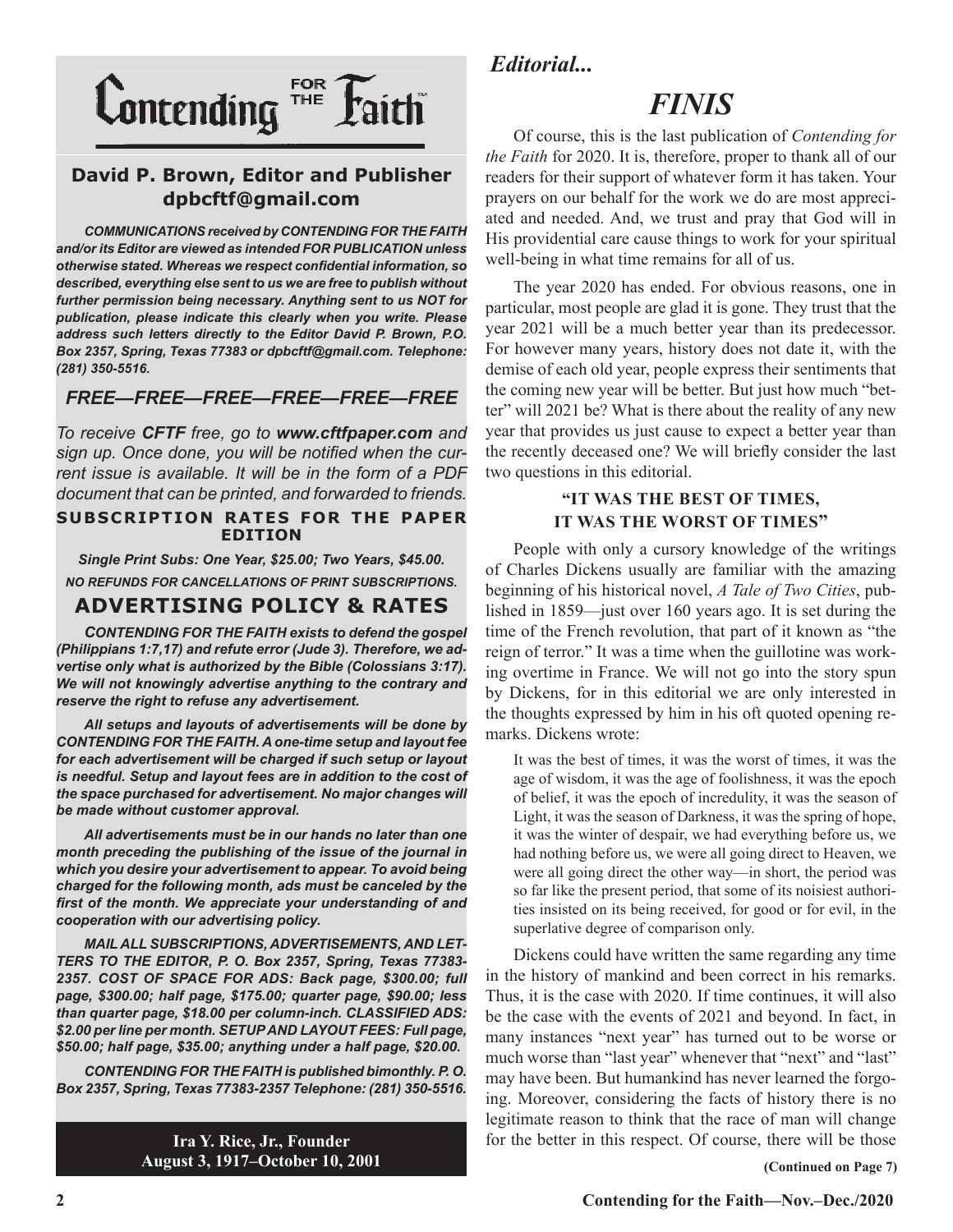### **(Continued From Page 1)**

enslaved the more vulnerable inland peoples. Meanwhile, the growing scope of international commerce and the growing wealth of nations eventually made economically feasible the transportation of vast numbers of slaves from one continent to another, thereby creating racial differences between the enslaved and their owners as a dominant pattern in the Western Hemisphere. Elsewhere, such a pattern was by no means limited to Europeans owning non-Europeans, however. There were many examples of the reverse—that is, Non-Europeans enslaving Europeans—quite aside from vast regions of the earth where neither the slaves nor their owners were either black or white.

Even after much of Europe was consolidated into nations with military and naval forces, unprotected coastal settlements in Europe, and European sailors at sea, remained vulnerable to slave raids by pirates from the Barbary Coast of North Africa (The Marine hymn includes the stanza "To the shores of Tripoli." This harkens back to the time that the Marines invaded the Barbary Coast of North Africa as ordered by President Thomas Jefferson to stop the pirating of American seaman). These pirates enslaved at least a million Europeans between 1500 and 1800. That is more than the number of African slaves transported to the United States and to the American colonies from which it was formed. The Ottoman Empire also enslaved Europeans. Among other ways, it imposed a systematic levy of a certain percentage of young boys from the conquered peoples in Southeastern Europe, the boys being taken away as slaves, converted to Islam, trained and assigned civil and military duties in the empire. Other European slaves were acquired by purchase, Among these were Circassian women (noted for their beauty even today) from the Caucasus region, who were highly prized as concubines by wealthy men in the Ottoman Empire, and such positions were sufficiently prized by Circassians that mothers groomed their daughters for such roles.

The economic consequences of slavery, both during its existence and in its aftermath, have been a matter of controversy among scholars. (A major text favorable to the economics of slavery is: Robert William Fogel and Stanley L. Engerman, *Time on the Cross: The Economics of American Negro Slavery*,1974. For a different view, Google *The 1619 Project*). However, some of the more extravagant claims that slavery was the basis for the prosperity of the United States, or of Western civilization in general—are clearly false. The American South, where slavery was concentrated, was for centuries the poorest and most backward region of the country, for its white population as well as for its black population. In Brazil, where slavery was concentrated in that country's northern region, this too was, and remained, the poorest region. Brazil's industrial development was concentrated in its southern region, and was largely the work of immigrants, most of whom arrived after the abolition of slavery. Similarly, it was in the era after slavery was abolished that the United States rose to become the leading industrial power in the world—and here, too, this dramatic economic rise took place primarily outside the region where slavery had been concentrated.

Perhaps the most sweeping claim for the supposed economic effects of slavery is that the profits of slavery financed Britain's industrial revolution. But even if all of Britain's profits from slavery had been invested in its industry, that would have come to less than 2 percent of Britain's domestic investments during that era.

Despite attempts to depict slavery as a localized evil, inflicted on one race by another, it was a vastly larger evil, inflicted on peoples around the world. As internationally recognized historian of slavery David Eltis put it: "

Slavery until recently was universal in two senses. Most settled societies incorporated the institution into their social structures, and few peoples in the world have not constituted a major source of slaves at one time or another.

To say that American society is illegitimate today because it had slavery when it was founded would be to say that virtually every nation around the world—whether black, white, or other races—was illegitimate at that same time, which hardly seems to be what critics are trying to suggest. At some period of their history, as John Stuart Mill put it, "almost every people, now civilized, have consisted, in majority, of slaves."

While societies around the world had slavery, Western civilization was the first to turn against slavery, ending it within Western societies during the nineteenth century, with Brazil being the last Western nation to abolish slavery in 1888 (The United States was the only nation to end slavery by means of a bitterly fought civil war). Many non-Western societies then had slavery stamped out within them by Western nations that took over those societies during the era of European imperialism. But elsewhere vestiges of slavery persisted on into the late twentieth century and early twentyfirst century, especially in parts of the Middle East and Africa. (Slavery stills exists today in many forms, including sexual slavery and exploitation, estimated to be as much as 40 million. See www.antislavery.com. This organization was founded by William Wilberforce who was instrumental in passage of the Slavery Abolition Act of 1833 by the British parliament ending slavery in Britain).

# **DOES THE BIBLE CONDEMN SLAVERY?**

Slavery today is considered a great moral evil by most regardless of religious persuasion or opposition. The New Testament is for the most part the Christian's guide in all things moral but one must not forget that the old law was our schoolmaster (or tutor) to bring us to Christ (Gal. 3:24) and for our learning (Rom. 15:4). We, therefore, must consider what the Bible has to say about slavery, either explicitly or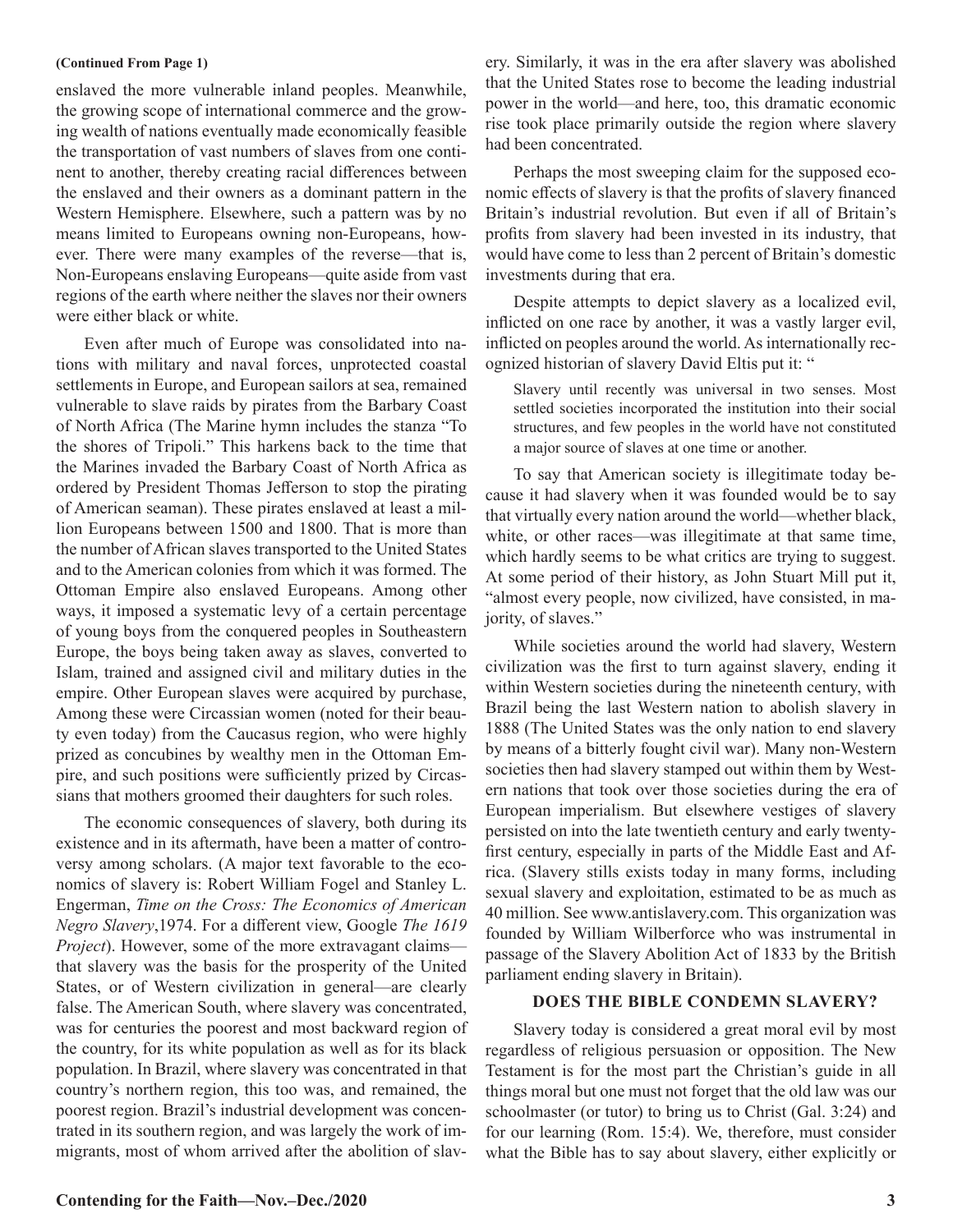implicitly, if it has anything to say at all. Does God categorically condemn slavery or is He indifferent to the practice? In considering this question, whatever God's attitude may be, it must be admitted by all that God is no respecter of persons, therefore, His thinking on the matter applies to black slaves as well as the more numerous non-black slaves.

First, consider what the Bible has to say about slavery in the law of Moses which was given to the Jews (Deu. 5:1-5). The institution of slavery is not formally condemned in the OT or the NT for that matter. Some things to keep in mind:

1. The forms of slavery (or servitude in general) practiced in a biblical context bear little resemblance to slavery practiced in the world up to the present. Certain forms of "servitude" (indentured servitude) were considered morally beneficial before God under certain circumstance, for example, voluntary indenturement to earn a living or to learn a trade. A criminal could also be indentured to render restitution. In none of these cases or in cases of foreigners captured by the Israelites in war would the slave or servant be viewed as chattel, i.e., a mere piece of property, without human rights. Servitude under the old law was not lifelong bondage but had its limits (Deu. 15:12-13).

2. The institution of slavery in the Old Testament, the New Testament, and on down to the 1800s in the Western World and to present times elsewhere, was pervasive and deeply rooted in ancient cultures, including the Egyptians, Sumerians, Babylonians, Assyrians, Phoenicians, Syrians, Moabites, Ammonites, Edomites, Greeks, Romans, ad infinitum. In fact, during the first century A. D., approximately 85 to 90 percent of Rome's population consisted of slaves. To even suggest that slavery was not essential to the economy of the time was considered ludicrous. The law of Moses, however, limited and regulated the practice and sought to correct its inhumane abuses (Exo. 20:10, 21:20-27). Unlike other cultures, Israelite masters did not have absolute rights over their slaves. The various forms of slavery were permitted in the OT but were never considered the ideal morally (Deu. 15:18).

3. Unlike most ancient cultures, and even modern ones, slaves in the OT were recognized as full persons who possessed human dignity and basic rights (Deu. 5:14; Job 31:13-15). The abuse of slaves and servants was viewed as imprudent and immoral (Deu. 23:15-16). The institution of slavery was never condemned, but neither did it have the connotations acquired by those societies who traded humans as chattel.

4. Now, in the NT, Paul stated that those who have put on Christ are neither slave nor free (Gal. 3:28: Col 3:11). Although the context is spiritual, it remains that the slave and master are equal before God. Paul does not encourage the slave to rebel, but rather be the best slave possible. Likewise, he admonishes the master to treat the slave with the same care and consideration that he expects of the slave (Eph. 6:59, See also Mat. 7:12).

5. The gospel was preached throughout the world. Many Gentiles, masters and slaves alike, rendered obedience to its call. When Christians in a certain area assembled for the Lord's Day worship, master and slave gathered in the same assembly. Therefore, a situation like that described in the 2nd chapter of James presented itself. When James explicitly forbids respect of persons, by what right could the master force the slave to occupy a position of lesser standing? They are all one in Christ, neither slave nor free. Only by ignoring these principles could the institution survive as then practiced in the Gentile world of the 1st century and on into the 19th century.

It may be rightly said that the institution of slavery was ended by the Gospel, rightly divided. *There had to be a change of people's hearts before there could be a change of institutions.*

# **THE CHRISTIAN AS A VOLUNTARY SLAVE**

One common characteristic of slavery in ancient times and today is that the slave must do the bidding of the master. In Romans 6:15-22, we read:

What then? Shall we sin because we are not under law but under grace? Certainly not! Do you not know that to whom you present yourselves slaves to obey, you are that one's slaves whom you obey, whether of sin leading to death, or of obedience leading to righteousness? But God be thanked that though you were slaves of sin, yet you obeyed from the heart that form of doctrine to which you were delivered. And having been set free from sin, you became slaves of righteousness. I speak in human terms because of the weakness of your flesh. For just as you presented your members as slaves of uncleanness, and of lawlessness leading to more lawlessness, so now present your members as slaves of righteousness for holiness.

For when you were slaves of sin, you were free in regard to righteousness. What fruit did you have then in the things of which you are now ashamed? For the end of those things is death. But now having been set free from sin, and having become slaves of God, you have your fruit to holiness, and the end, everlasting life. *NKJV*

What does it mean to be **"slaves of sin"** and **"slaves of righteousness"**? It is clear from the preceding passage that one can be a slave to righteousness or unrighteousness, but not at the same time. The reason is that the masters are different. The individual is a slave in either case, but a contrast is being made. Chattel slavery almost always results from and is maintained by coercion in some form. Obedience is demanded by the master and rendered by the slave as an essential element of the chattel bond. The will of the master is the only will that matters.

In the spiritual sense, obedience is also demanded by the master and rendered by the slave. Man will of necessity have one (and only one) of the two competing masters of men, Satan or God. There is no circumstance where man has no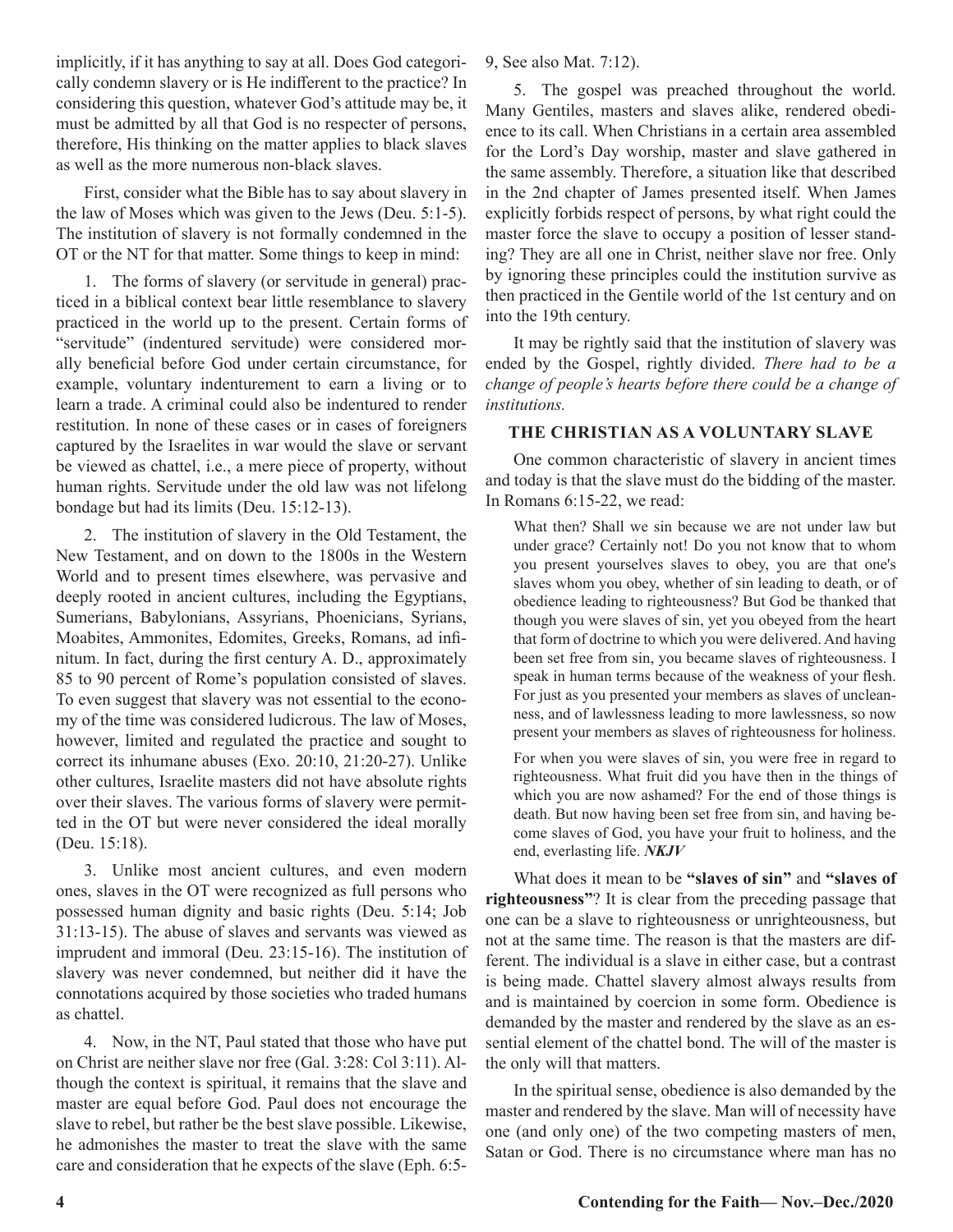master. Neither will tolerate obedience to the other. To be the slave of one is to be free of the other. Thus, Jesus could say, **"If you abide in My word, you are My disciples indeed. And you shall know the truth, and the truth shall make you free"** (John 8:31b-32). Again, one must ask, "Free from what?" The Jews certainly asked. Jesus answered by saying, **"I say to you, whoever commits sin is a slave of sin"** (John 8:34b). One cannot be a slave of sin if he does not commit sin. If one does not know the truth and love that truth, he cannot be free from sin. One abiding in His word will know the truth. To abide in His Word is an uncoerced choice, i.e., a voluntary servitude. To be free then is to be free of their sinful condition prior to knowing His Word, i.e., His Gospel, which is God's power to save (Rom. 1:16-17).

It is because of this freedom from servitude to sin that Paul could say, **"Stand fast therefore in the liberty by which Christ has made us free, and do not be entangled again with a yoke of bondage"** (Gal 5:1-2) and James could write, **"But he who looks into the perfect law of liberty and continues in it, and is not a forgetful hearer but a doer of the work, this one will be blessed in what he does"** (James 1:25). A contrast is being made with the Old Law, the Mosaical Law. One could be saved under the Old Law if, and only if, that one kept the Old Law perfectly. But Paul said all have sinned and fallen short of the glory of God (Rom. 3:23), with the one exception being Jesus Christ which qualified Him to be the spotless Pascal Lamb. The Old Law could only condemn the one who had transgressed the Law, therefore, it was a **"yoke of bondage**.**"** The liberty in Christ made us free from that yoke.

So, there is a form of slavery that God and the Bible do support, that being complete subservience to our Heavenly Father and the Christ. The inescapable fact is that spiritually we are all slaves to either God or to Satan. There is no middle position. Like Joshua of old said,

**And if it seems evil to you to serve the Lord, choose for yourselves this day whom you will serve, whether the gods which your fathers served that were on the other side of the River, or the gods of the Amorites, in whose land you dwell. But as for me and my house, we will serve the Lord** (Josh 24:15).

# **RIGHTS, LIBERTY, AND FREEDOM UNDER CIVIL GOVERNMENT**

There is a temporal master authorized by the Gospel of Christ, that being civil government (Rom. 13ff). It is a master that should be beneficent, but so often it has been used to oppress the citizenry whom it is supposed to serve while favoring those in power. It is difficult for any human to be invested with so much power and in control of so much wealth without succumbing to the corrupting influences of both. As John Dahlberg-Acton, also known as Lord Acton, said in 1887, "Power tends to corrupt, and absolute power corrupts absolutely." Great men are almost always bad men,

even when they exercise influence and not authority, still more when you superadd the tendency or the certainty of corruption by authority. There is no worse heresy than that the office sanctifies the holder of it.

Therefore, it is a form of slavery that we ought to consider and treat in the remainder of this essay. The second paragraph to the Declaration of Independence reads in part,

We hold these truths to be self-evident, that all men are created equal, that they are endowed by their Creator with certain unalienable Rights, that among these are Life, Liberty, and the pursuit of Happiness.

The preamble to The Constitution of the United States of America reads in part,

We the People of the United States, in Order to form a more perfect Union, establish Justice, insure domestic Tranquility, provide for the common defence, promote the general Welfare, and secure the blessings of Liberty to ourselves and our Posterity, do ordain and establish this Constitution of the United States of America.

I would like to focus on the concept of Liberty. Life, Liberty, and the pursuit of Happiness are specifically enumerated Rights, but not all of them. Liberty was conceived by the founding fathers as a Right. Furthermore, the Constitution declares that Liberty has certain blessings that must be secured. *By implication, there is a right to secure these blessings, but it does not necessarily follow that the individual has the ability or skills to secure these blessings.* 

Liberty means the condition in which an individual has the ability to act following his or her own will, but not only the ability but also the legal right to do so. A legal right would mean that there is legal immunity when rights are pursued. There is much talk today about rights, human rights, women's rights, rights of this or that group. There is very little discussion of human rights without bias. It almost invariable pits one group's interest against another or society at large.

There is much talk today about "human rights" as seen from the Declaration of Independence and the U.S. Constitution, and indeed throughout history. It appears recently to be much confusion about what Liberty or Rights means. But that was not so throughout much of our history as a nation. State constitutions of the 18th Century give ample evidence of the overwhelmingly Christian view that rights are endowed by the Creator of the Universe, with a manifest connection between Christianity, moral virtue, and national liberty. There is much talk today about human rights, women's rights, gay rights, animal rights, and so on, but little talk about duties and responsibilities. *Quite frankly, I find that rights are confusing without specifying the duties associated with those rights.* 

A right, as stated, is a legal immunity, primarily from the State imposing its will on the individual or populace. God had a legal right to the Tree of the Knowledge of Good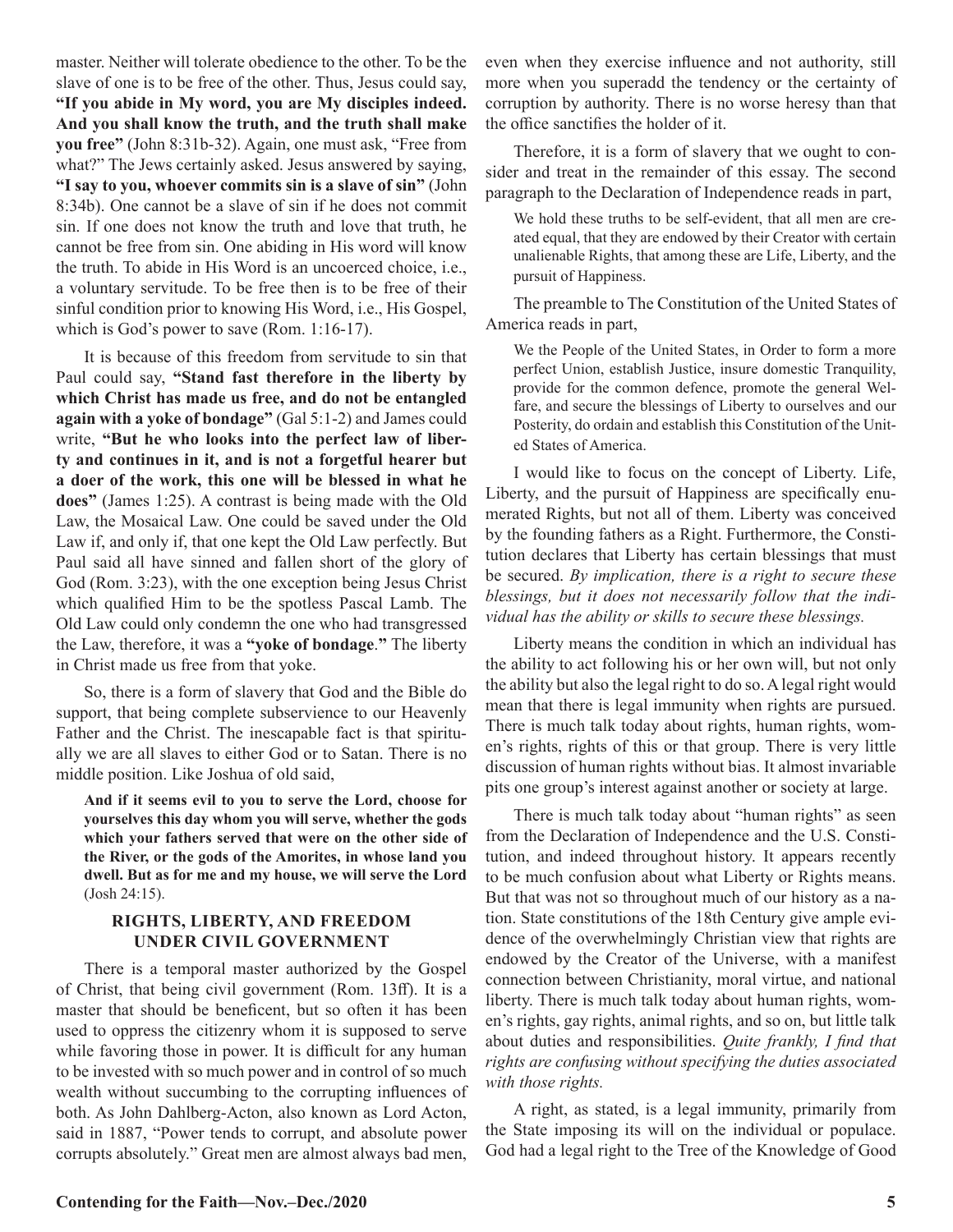and Evil. Man did not. Consequently, God could specify the terms for access to it or deny access altogether. No one could usurp his rightful claim to this tree. No one has a rightful claim to another's property; there Adam and Eve had no legal right to partake of its fruit. A duty or responsibility to do something implies an immunity from coercive interference. When Jesus said to **"Go into all the world and preach the gospel to every creature"** (Mark 16:15), the Christian is immune from the jurisdiction of the State if the State makes laws prohibiting the Christian from fulfilling his duties (Acts 5:29).

There is a moral and intellectual relativism today that causes confusion over human rights and judicial pronouncements. If it is assumed that no real absolute law exists, then it follows that an individual's rights must be relative. The reason that there is so much debate about what is right, i.e., what is ethical or moral, is that there is no consensus about what is right. Many maintain that to define what is "right" is to speak in absolute terms, which does not fit the evolving nature of morality based on an evolutionary worldview. To speak of absolute rights is to speak of an absolute source of such rights. As long as moral relativism prevails, human rights will always be elusive. There is no common ground to discuss "liberty" as a right without a biblical definition of liberty. No one in a communist state can say that a "human right" is being violated when the system is unhinged from any moral absolutes. Without an unchangeable law, there can be nothing to criticize.

When a nation moves away from the absolutes of God's law, a human contrived substitute will fill the void. The "human rights" idea has become the alternative to biblical principles. All too often today it forms the basis for all areas of human conduct. Man becomes the denominator and determiner of what comprises "human rights."

The modern doctrine of human rights answers to no one but man. Lawmaking power is therefore assigned to man as man. Man cannot be held responsible to anyone greater than himself. Responsibility is denied because there is no one to whom responsibility must be shown. Where there is no responsibility, there is no accountability. The prevailing "law" is that every man does what is right in his own eyes (Jud. 17:6). Instead of working for justice (as defined by God's law), the disgruntled demand individual or class rights based on their own distorted views of justice. The most powerful, those who speak the loudest and carry the most political clout, are the ones who gain the greatest number of "rights", usually for themselves and at the expense of others. Human rights become a declaration of self-law. *Responsibility and accountability are abandoned for self-declaration.*

If each one is doing what is right in his own eyes, then there are as many laws as there are individuals, or at least as many as have the power. Since every individual is a law unto himself, each (or the group they represent) will demand rights for himself or themselves. Responsibility to the one true God is denied, and a struggle among the many contradictory claimants of "rights" ensues.

Man, however, must answer to someone. To make the human rights doctrine work, the State must enforce the prevailing system of human rights as conceived by the majority, or a revolution will usher in a new system of rights. Without the particulars of God's law, the "rights" of some can be taken away to secure the "rights" of others.

A careful study of Scripture does not support the idea of "human rights" as conceived and promulgated by humanists today. God's warning to Adam was that if he disobeyed the clear command not to eat of the tree of the knowledge of good and evil, he would die (Gen 2:16-17). Paul said that life, breath, and all things are gifts from God (Acts 17:25). We cannot, therefore, claim them as rights. If life is a gift from God, then to take away life at its very inception is an act of rebellion against God (Rom. 1:28-32). The modern doctrine of human rights, because it is not rooted in God's character and law, can designate some lives unworthy of existence. Laws can then be passed to dispose of the lives of those undesirable or unwanted. Because God is the giver of life, it is not the duty of those in power to grant rights to anyone but to protect the lives that God has called into existence. Rights will not do this, unless coupled with responsibility and accountability to an absolute divine standard.

Christians are not to work for "human rights" (whatever that is) but are to be responsible to an all holy God and to follow His Law. No one can understand the nature of "rights" until one is confronted with his own sin, the provision that God has made to make man free from sin, and the responsibility that everyone has to work out their own salvation with fear and trembling (Phil. 2:12). Justice must be defined in terms of the blood that Jesus shed on the cross. After all, Jesus went to the cross because justice demanded that the sinner be condemned. It just so happened that Jesus was not the sinner, but we were. If one wants to be right, he must be made right in the manner prescribed in the Gospel.

The course of this nation, or any nation, depends on the people submitting to the Lord Jesus Christ as Savior and Redeemer. There will be no blessings, i.e., rights, for the people of this nation, or any other nation, if the sole concern is for "human rights" rather than the saving message of the Gospel, God's power to save (Rom. 1:16-17) . We hear today about the "right to choose", the "right to life", the "right to healthcare", the "right to a living wage", the "right to die" and so on. All will be held responsible before God to obey the demands of the Gospel. Justice will then prevail in all these areas by His Grace when these demands are met.

> **—31311 Chelsie P. Magnolia, TX 77354**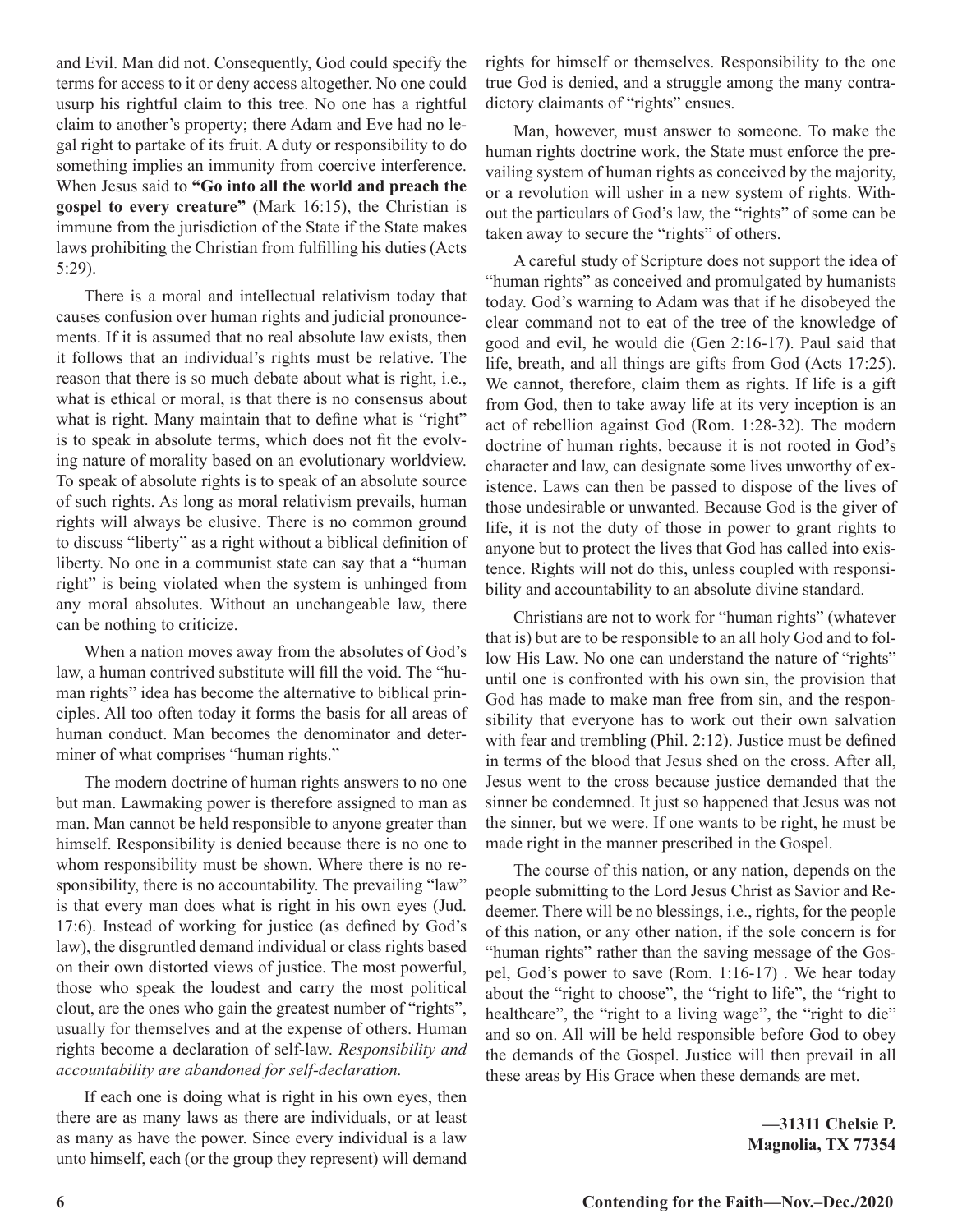exceptional individuals who learn from the inspired wise man that, **"The thing that hath been, it is that which shall be; and that which is done is that which shall be done: and there is no new thing under the sun"** (Ecc. 1:9). Nevertheless, in vain, people continue to expect what the Bible as well as experience gives us no reason to expect—paradise on earth.

As did the writer of Ecclesiastes, we do not converse in ancient Hebrew. We are not of their culture or religion. Our society and technology are quite different from theirs. The nations and governments of that bygone day do not exist and governments, in most cases, have radically changed from then until now. We are so different from them, but our humanity remains the same.

With the foregoing in mind, please at least consider the message of the book of Ecclesiastes, for it addresses man's fleshly and time bound vanities, concerns, fears, wishes, hopes, and aspirations. Humans remain the same in the flesh as they have ever been and always will be in time and space. Neither will they change. In general, humans have always used this life as an end within itself. We trust in timely, fleshly, and material things, knowing all the time we must at one time or another die, leaving all behind. When that day comes, as it must for all if our Lord does not return first, to whom will they then belong (Luke 12:16-21: Heb. 9:27; 2 The. 1:7-9)? If anything is certain, time and this present system of physical things will cease to be (2 Pet. 3:10-12) and there will be no more wishing anyone a happy new year.

What great progress for the race of man could be made if all would learn, take to heart, and practise what the Holy Spirit-inspired wise man concluded in the long ago:

**Let us hear the conclusion of the whole matter: Fear God, and keep his commandments: for this is the whole duty of man. For God shall bring every work into judgment, with every secret thing, whether it be good, or whether it be evil**  (Ecc. 12:13, 14; See Mat. 6:33).

Further, how different lives would be if we humans truly believed the inspired James about our lives on earth when he penned, **"Whereas ye know not what shall be on the morrow. For what is your life? It is even a vapour, that appeareth for a little time, and then vanisheth away"** (Jam. 4:14). Should I insert a "Happy New Year!" at this point in this missive? In 2021, how many truly think that humanity as a whole will change its conduct to embrace what is taught in the previously noted book, chapter, and verses of the Bible? One must fly into the face of the facts of God's Word, mankind's history, and all one witnesses today to conclude that the race of man will not continue rushing through the wide gate and stampeding in droves down the broad way, leading them to eternal damnation in a devil's hell (Mat. 7:13, 14; Luke 13:24). This is the case because **"There is a way which seemeth right unto a man, but the end thereof** 

**(Continued From Page 2) are the ways of death"** (Pro. 14:12; 16:25). Why should we think 2021 will be any different for mankind in general? Maybe a "Happy New Year!" belongs here.

# **THE GOSPEL AND THE CHURCH OF CHRIST**

To understand the Gospel and church of Christ as those terms are defined and used in the Bible means that one fully recognizes the Bible to be the inerrant, all-sufficient, complete, final, and authoritative will of the one true and living God (2 Tim. 3:16, 17). Further, it must be studied as seriously as one can possibly study anything with the full intent to learn the will of God and do it (2 Tim 2:15; Luke 6:46; 8:15; Heb. 5:9). Does anyone truly think humans are going to do that in 2021?

Regardless of what anyone does or does not do, it is the responsibility of each Christian, few in number though they be, to give their lives to the study, practice, and defense of the Word of God (Jude 3; Phi. 1:17; Rom. 1:16; John 8:31, 32; Acts 2). As Jesus said, **"If any man will come after me, let him deny himself, and take up his cross daily, and follow me"** (Luke 9:23). In other words, God has given us this time on earth to get ready for eternity. He has prepared a place (earth) that is perfect for getting ready for heaven. Being free moral agents we are expected to use our time on earth preparing for eternity. This means that we deny ourselves and submit to God's mandates found only in the New Testament system of salvation through Jesus Christ (Jos. 24:15; Rev. 22:17). If people would do the foregoing, it would be a happy new day. We are not on earth to do as we please but to do as God pleases. However, the foregoing is the fundamental reason most will not enter heaven—they want what they want, when they want it, the way they want it, and for the reason or reasons they want it. Furthermore, if they believe in God at all, they expect Him to accept whatever that desire to offer him.

Sadly, they have never learned that such an attitude toward God and the conduct it produces (disobedience to God) did not work for Cain and it never has worked for man at any time in history (Gen. 4:4, 5; Heb. 11:4; Rom. 10:17). Does anyone expect the race of man to adopt Able's disposition of mind toward God? Surely, Cain's attitude toward God and His Word remains the dominant attitude of mankind toward God, and sadly it is true among many who believe in God. Remember, Cain was not an atheist. Does 2021 offer any hope that mankind will embrace Able's attitude and conduct toward God? No, "Happy new year!" fits here.

# **HAPPY TODAY!— LIVING THE LORD'S WAY.**

**"Take therefore no thought for the morrow: for the morrow shall take thought for the things of itself. Sufficient unto the day is the evil thereof"** (Mat. 6:34). How often have we taught that all we can do is live today as God teaches us to live. Think of the anxiety, worry, and the frustration that we heap on our own heads by not following the